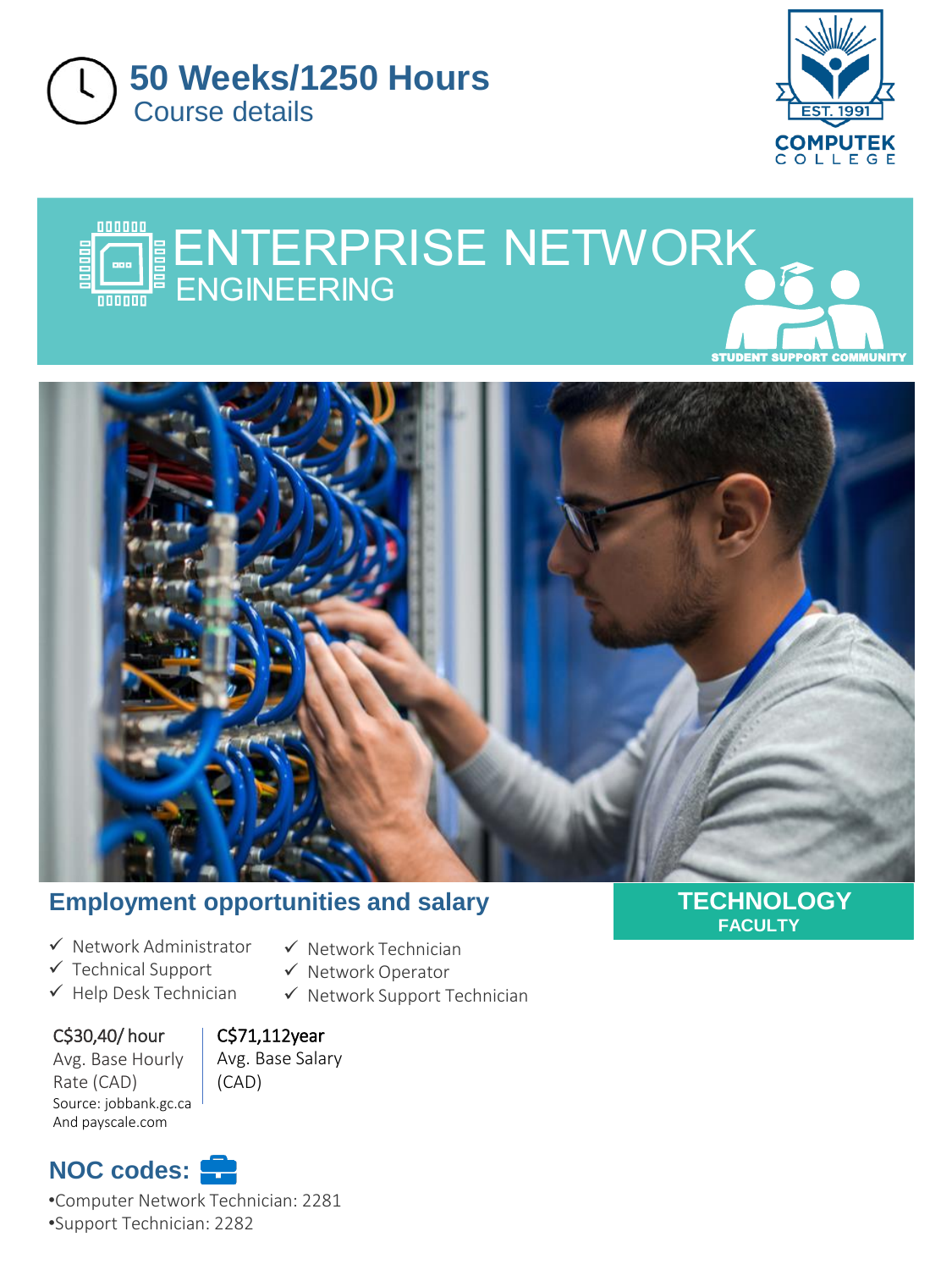# Course details **50 Weeks/1250 Hours**

# E Е

### **Program Summary**

The Enterprise Network Engineering Diploma program is designed to create an efficient and expandable installation, network maintenance and management as well as implementation, and operating computer services are rapidly growing areas in the information technology industry. The Network Engineering Diploma program will help students develop the network administration and computer support skills required to meet employer's needs in these areas.



## **Learning Focus**

- Installing & Configuring Windows Server
- Administering Windows Server
- Configuring Advanced Windows Server Services
- Implementing an Advanced Server infrastructure
- Red Hat Linux Essentials
- Computer Hardware & Operating System Essentials
- Designing & Implementing a Server Infrastructure
- IT Security, safety and environmental issues
- Installing & Configuring Windows Server- completion
- Interconnecting Cisco Networking Devices Part 1 & 2





## **What do enterprise network engineer do?**

An enterprise network engineer manage LAN projects encompassing planning; ordering parts; mounting; cabling; configuring equipment and manage LAN and NT domain installation/configuration and support. The Enterprise Network Engineer will be responsible for full lifecycle management of network and CND solutions and enterprise security posturing for the BGP routing protocols, network security.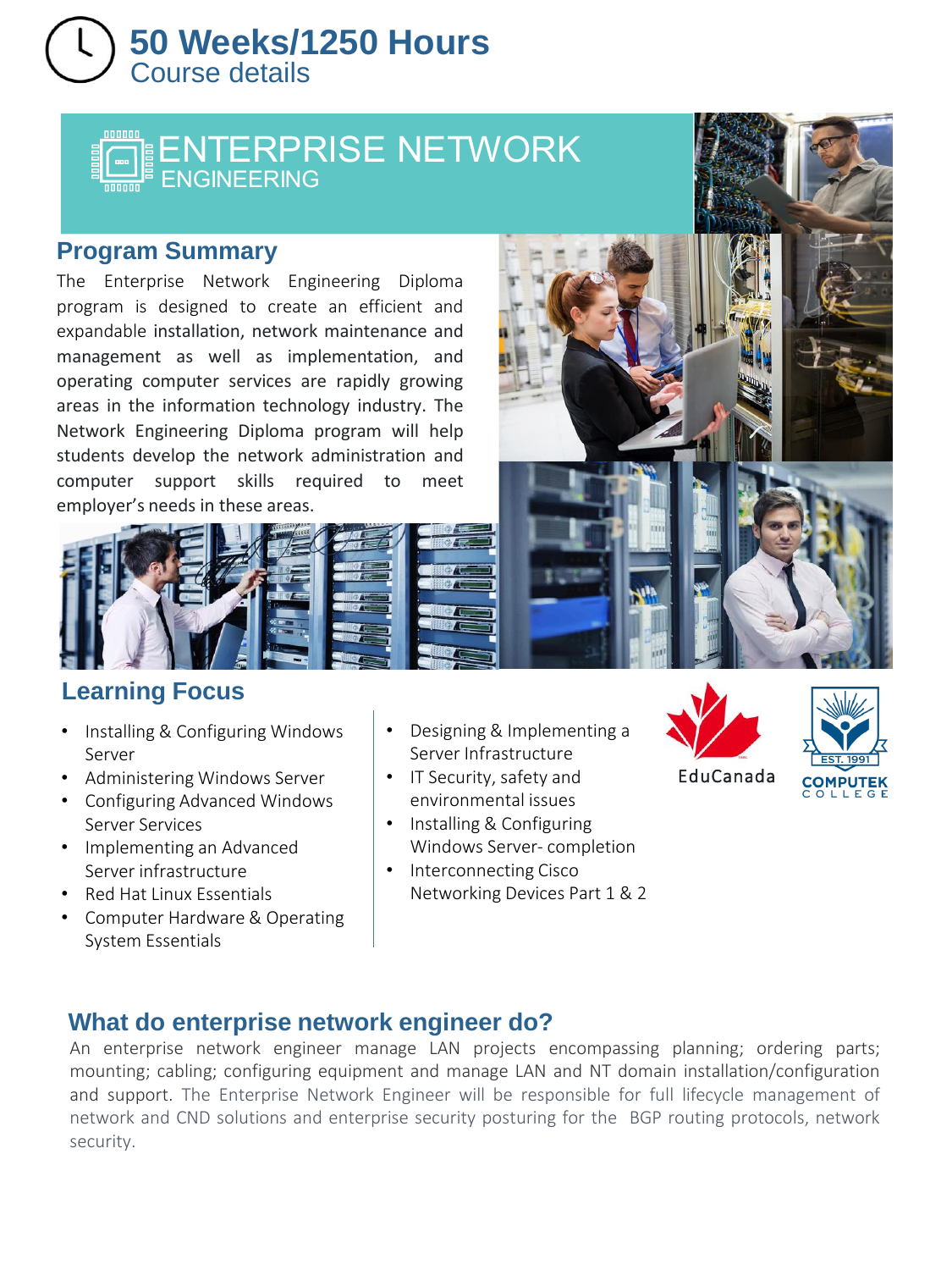# **ENTERPRISE NETWORK ENGINEERING**



#### **Installing & Configuring Windows Server**

Through this module you will gain the skills and knowledge needed to implement a core Windows Server. You will learn how to implement and configure the core services and networking services. 125

#### **Administering Windows Server**

125 This course provides hands-on instruction and practice administering Windows Server. This course focuses on the administration tasks necessary to maintain a Windows Server infrastructure such as configuring and troubleshooting name resolution, user and group management.

#### **Configuring Advanced Windows Server Services**

125 Through this course you will gain the skills and knowledge necessary to implement a core Windows Server, including Windows Server R2 infrastructure in an existing enterprise environment. You will learn the advanced configuration and services tasks needed to implement, manage, and maintain a Windows Server infrastructure. You will cover advanced networking services, Active Directory Domain Services (AD DS), identity management, rights management, Federated services, network load balancing, failover clustering, business continuity, and disaster recovery.

#### **Implementing an Advanced Server Structure**

In this course, you will learn how to plan, design, and deploy physical and logical Windows Server enterprise environments. You will acquire the knowledge and skills to plan and implement a highly available, secure infrastructure with focus on Active Directory Federation Service (AD FS), public key infrastructure (PKI), and Active Directory Rights Management Services (AD RMS).You will also learn how to plan and deploy virtual machines including self-service and automation of virtual machine deployments as well as planning and implementing a monitoring strategy that includes Microsoft System Center Operations Manager.

95

Hours

35

95

120

#### Red Hat Linux Essentials

A Red Hat Enterprise Linux power user familiar with common command line processes who can perform some system administration tasks using graphical tools. The individual will also be ready to develop a deeper understanding of Red Hat Enterprise Linux system administration.

#### **Computer Hardware & Operating System Essentials**

This module builds a foundation for students to understand family characteristics in terms of structure, functions and roles. The influence of cultural values, practices, religious beliefs on family relationships will be emphasized as central to the PSWs ability to provide effective support. he stages of growth and development throughout the life cycle are also discussed.

#### **Interconnecting Cisco Networking Devices Part 1 & 2**

This course teaches learners how to install, operate, configure, and verify a basic IPv4 and IPv6 network, including configuring a LAN switch, configuring an IP router, connecting to a WAN, and identifying basic security threats. It helps you prepare for associate-level routing and switching network engineering roles. Further, this module provides an understanding of Quality-of-Service (QoS) elements and their applicability and of how virtualized and cloud services will interact with and impact enterprise networks, along with an overview of network programmability and the related controller types and tools that are available to support Software-Defined Network (SDN) architectures.